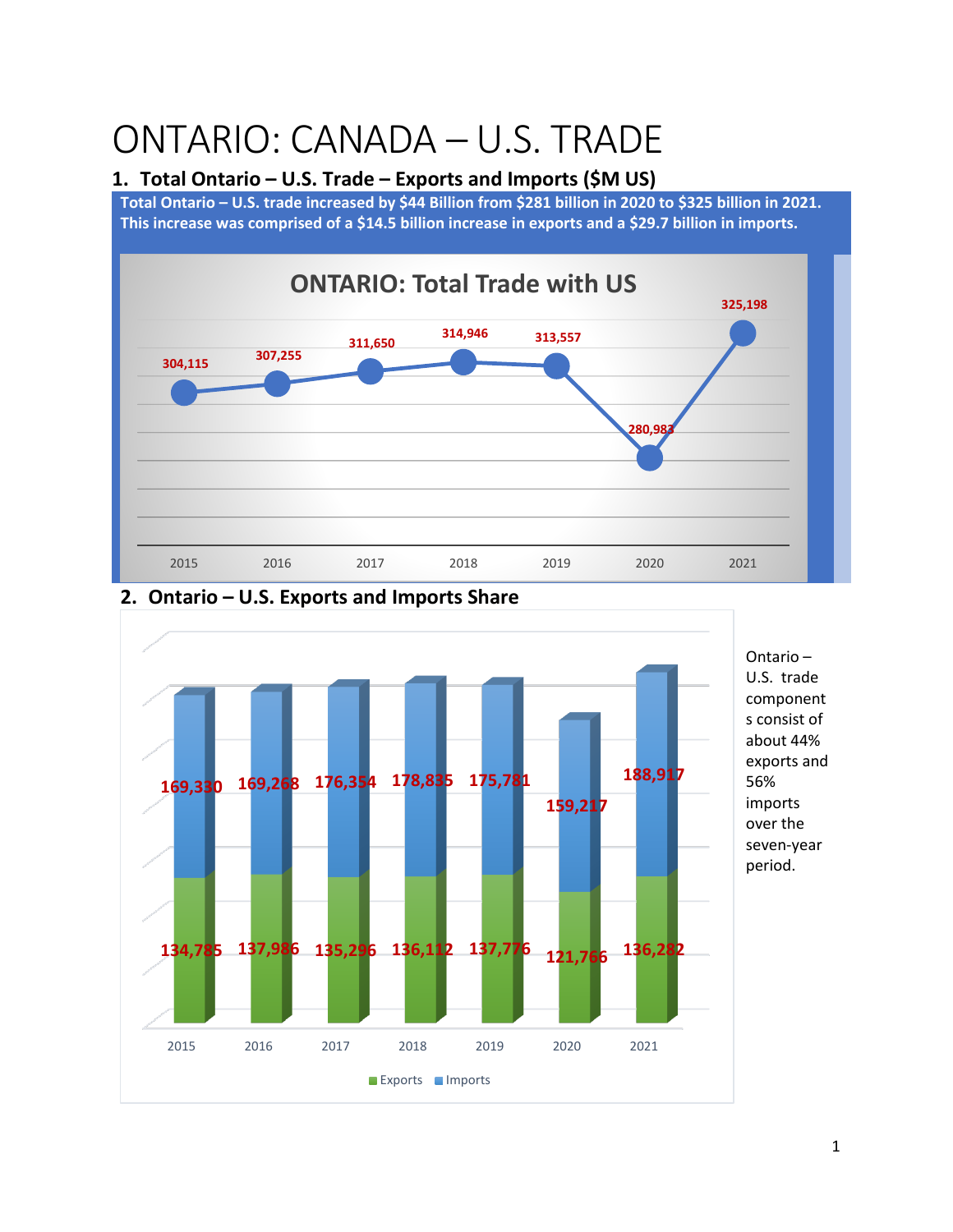

#### **3. Ontario – United States Trade: Total \$ Million U.S.**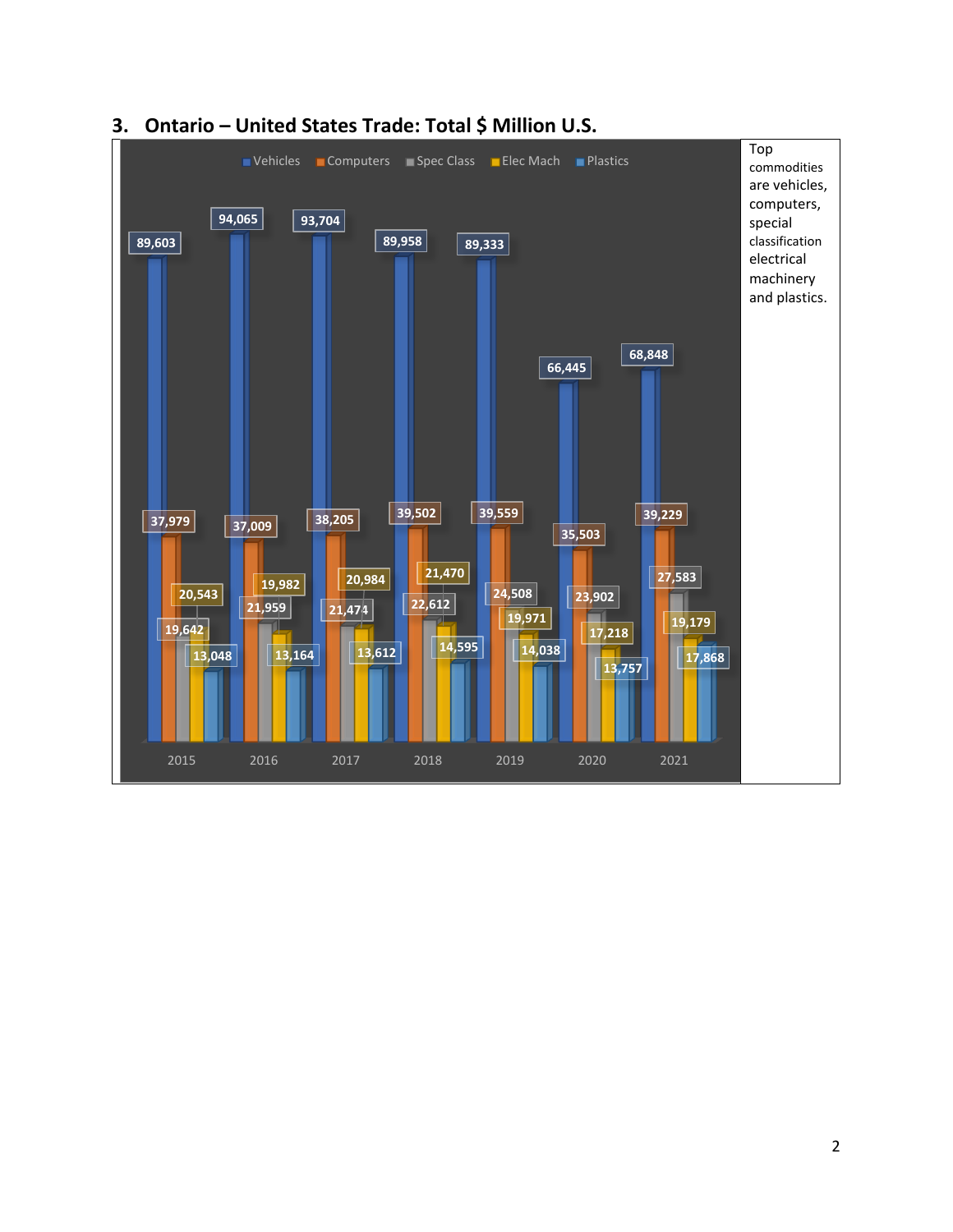

### **4. Ontario – United States Trade: Exports \$ Million U.S.**



## **5. Major Commodities of Ontario – United States Trade: Imports \$M U.S.**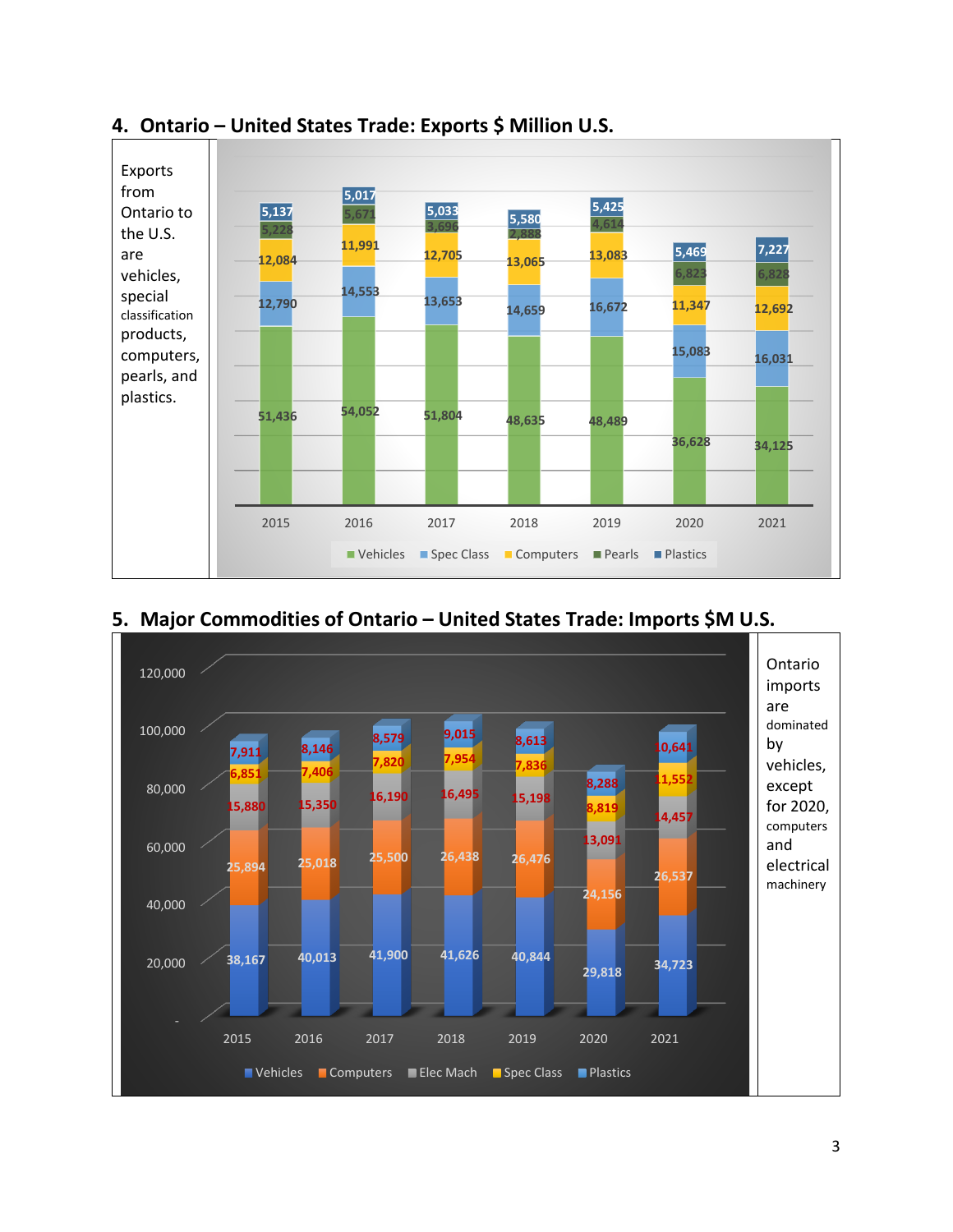

## **6. TOP TRADING PARTNERS: Ontario – U.S. States (\$Billion U.S.)**

# **7. TOP MODES of Transportation: Ontario - US TRADE**

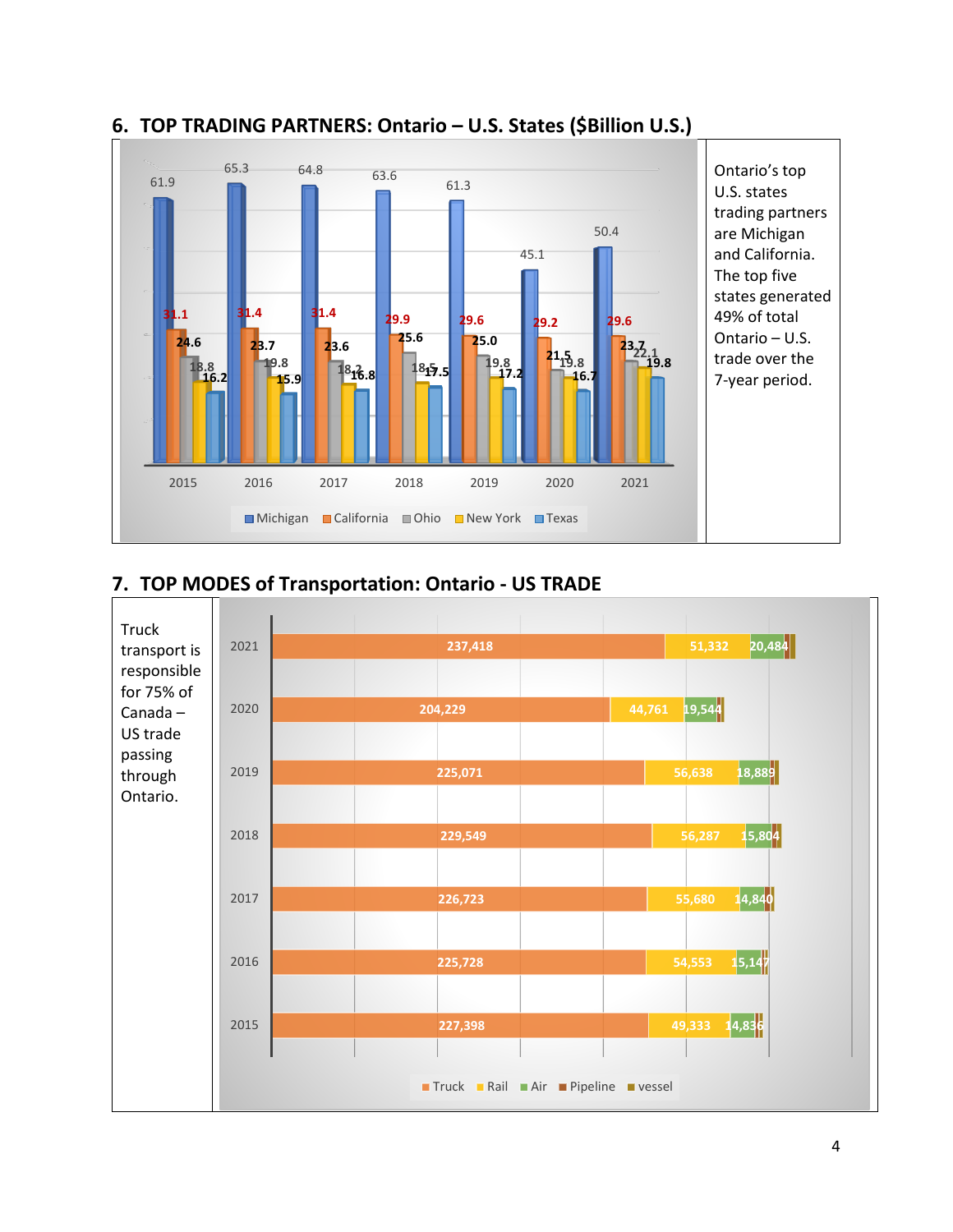| <b>ONTARIO</b>                                                    |         |         |         |         |         |         |         |
|-------------------------------------------------------------------|---------|---------|---------|---------|---------|---------|---------|
|                                                                   | 2015    | 2016    | 2017    | 2018    | 2019    | 2020    | 2021    |
| Total \$M                                                         | 304,115 | 307,255 | 311,650 | 314,946 | 313,557 | 280,983 | 325,198 |
| <b>Exports</b>                                                    | 134,785 | 137,986 | 135,296 | 136,112 | 137,776 | 121,766 | 136,282 |
| <b>Imports</b>                                                    | 169,330 | 169,268 | 176,354 | 178,835 | 175,781 | 159,217 | 188,917 |
| <b>Exports</b>                                                    | 44.3%   | 44.9%   | 43.4%   | 43.2%   | 43.9%   | 43.3%   | 41.9%   |
| <b>Imports</b>                                                    | 55.7%   | 55.1%   | 56.6%   | 56.8%   | 56.1%   | 56.7%   | 58.1%   |
| Total Canada - U.S. Trade Traffic passing through Ontario by Mode |         |         |         |         |         |         |         |
|                                                                   | 2015    | 2016    | 2017    | 2018    | 2019    | 2020    | 2021    |
| <b>Truck</b>                                                      | 227,398 | 225,728 | 226,723 | 229,549 | 225,071 | 204,229 | 237,418 |
| Rail                                                              | 49,333  | 54,553  | 55,680  | 56,287  | 56,638  | 44,761  | 51,332  |
| Air                                                               | 14,836  | 15,147  | 14,840  | 15,804  | 18,889  | 19,544  | 20,484  |
| <b>Pipeline</b>                                                   | 2,346   | 2,124   | 3,621   | 2,844   | 2,404   | 2,384   | 3,405   |
| <b>Vessel</b>                                                     | 2,457   | 1,938   | 2,671   | 3,193   | 3,085   | 2,270   | 3,484   |
| <b>Top Trading Partners: US states</b>                            |         |         |         |         |         |         |         |
| <b>\$B</b>                                                        | 2015    | 2016    | 2017    | 2018    | 2019    | 2020    | 2021    |
| Michigan                                                          | 61.9    | 65.3    | 64.8    | 63.6    | 61.3    | 45.1    | 50.4    |
| California                                                        | 31.1    | 31.4    | 31.4    | 29.9    | 29.6    | 29.2    | 29.6    |
| Ohio                                                              | 24.6    | 23.7    | 23.6    | 25.6    | 25.0    | 21.5    | 23.7    |
| <b>New York</b>                                                   | 18.8    | 19.8    | 18.2    | 18.5    | 19.8    | 19.8    | 22.1    |
| <b>Texas</b>                                                      | 16.2    | 15.9    | 16.8    | 17.5    | 17.2    | 16.7    | 19.8    |
| Top Commodities: Ontario - US Trade                               |         |         |         |         |         |         |         |
|                                                                   | 2015    | 2016    | 2017    | 2018    | 2019    | 2020    | 2021    |
| <b>Vehicles</b>                                                   | 89,603  | 94,065  | 93,704  | 89,958  | 89,333  | 66,445  | 68,848  |
| <b>Computers</b>                                                  | 37,979  | 37,009  | 38,205  | 39,502  | 39,559  | 35,503  | 39,229  |
| <b>Spec Class</b>                                                 | 19,642  | 21,959  | 21,474  | 22,612  | 24,508  | 23,902  | 27,583  |
| <b>Elec Mach</b>                                                  | 20,543  | 19,982  | 20,984  | 21,470  | 19,971  | 17,218  | 19,179  |
| <b>Plastics</b>                                                   | 13,048  | 13,164  | 13,612  | 14,595  | 14,038  | 13,757  | 17,868  |
| <b>EXPORTS</b>                                                    | 2015    | 2016    | 2017    | 2018    | 2019    | 2020    | 2021    |
| <b>Vehicles</b>                                                   | 51,436  | 54,052  | 51,804  | 48,635  | 48,489  | 36,628  | 34,125  |
| <b>Spec Class</b>                                                 | 12,790  | 14,553  | 13,653  | 14,659  | 16,672  | 15,083  | 16,031  |
| <b>Computers</b>                                                  | 12,084  | 11,991  | 12,705  | 13,065  | 13,083  | 11,347  | 12,692  |
| <b>Pearls</b>                                                     | 5,228   | 5,671   | 3,696   | 2,888   | 4,614   | 6,823   | 6,828   |
| <b>Plastics</b>                                                   | 5,137   | 5,017   | 5,033   | 5,580   | 5,425   | 5,469   | 7,227   |
| <b>IMPORTS</b>                                                    | 2015    | 2016    | 2017    | 2018    | 2019    | 2020    | 2021    |
| <b>Vehicles</b>                                                   | 38,167  | 40,013  | 41,900  | 41,626  | 40,844  | 29,818  | 34,723  |
| <b>Computers</b>                                                  | 25,894  | 25,018  | 25,500  | 26,438  | 26,476  | 24,156  | 26,537  |
| <b>Elec Mach</b>                                                  | 15,880  | 15,350  | 16,190  | 16,495  | 15,198  | 13,091  | 14,457  |
| <b>Spec Class</b>                                                 | 6,851   | 7,406   | 7,820   | 7,954   | 7,836   | 8,819   | 11,552  |
| <b>Plastics</b>                                                   | 7,911   | 8,146   | 8,579   | 9,015   | 8,613   | 8,288   | 10,641  |

Data Sources: [Workbook: Dashboard\\_State by Commodity \(dot.gov\)](https://explore.dot.gov/views/Dashboard_StatebyCommodity_16297324905170/CanadianProvinces?%3Aiid=1&%3AisGuestRedirectFromVizportal=y&%3Aembed=y)